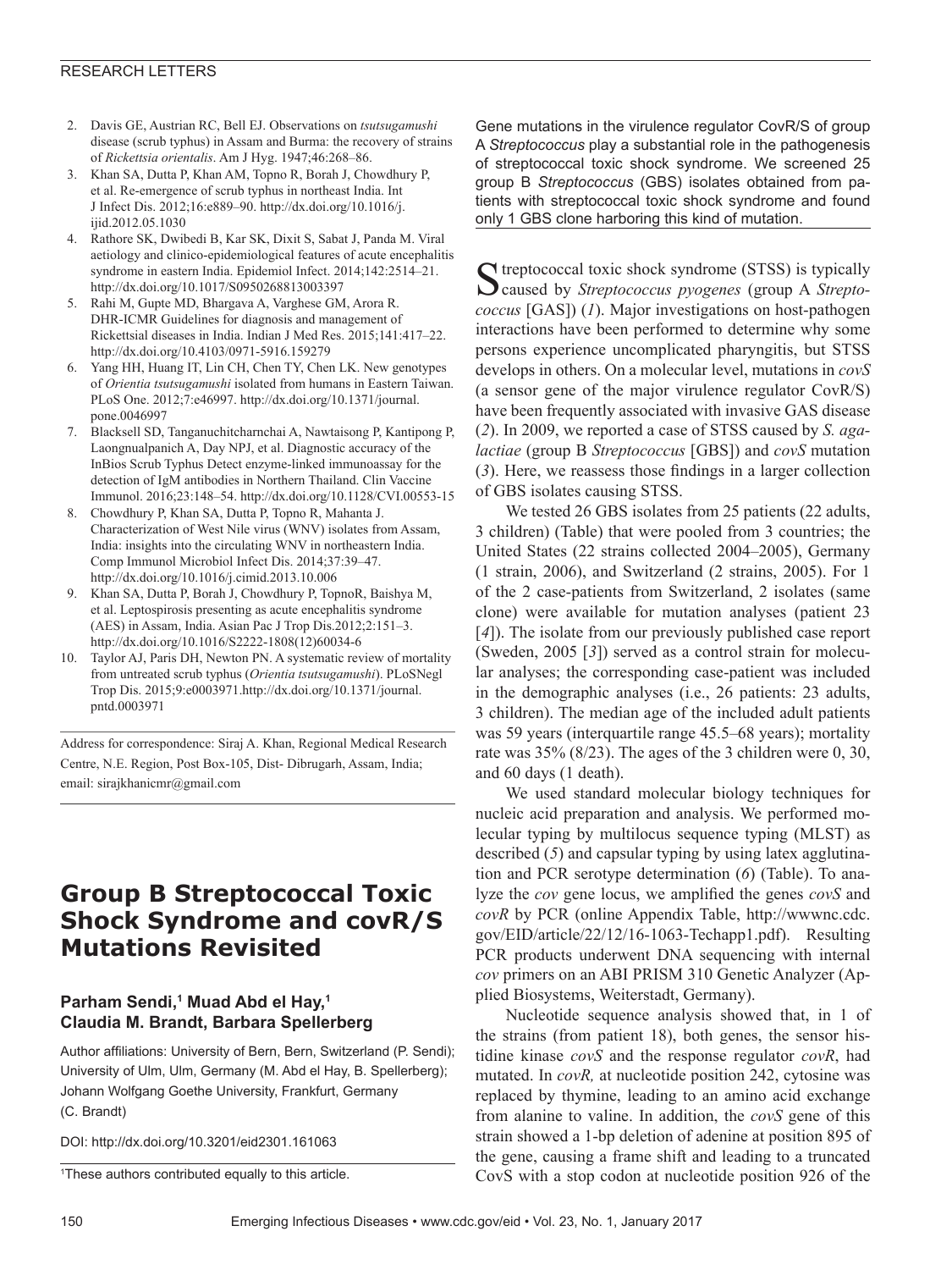| Patient no.                                                                                                               | Isolate no.       | Patient age    | Outcome     | <b>Table.</b> GDS isolates collected from patients with STSS, showing results or capsular and multilocus sequence typing<br>Capsular serotype | Sequence type | covR/S mutation |  |
|---------------------------------------------------------------------------------------------------------------------------|-------------------|----------------|-------------|-----------------------------------------------------------------------------------------------------------------------------------------------|---------------|-----------------|--|
|                                                                                                                           | <b>BSU286</b>     | 65y            | <b>Died</b> |                                                                                                                                               | 22            |                 |  |
| 2                                                                                                                         | <b>BSU287</b>     | 71 y           | Survived    | la                                                                                                                                            | 23            |                 |  |
| 3                                                                                                                         | <b>BSU288</b>     | 46 v           | Died        |                                                                                                                                               |               |                 |  |
|                                                                                                                           | <b>BSU289</b>     | 46 y           | Survived    | IV                                                                                                                                            | 397           |                 |  |
| 5                                                                                                                         | <b>BSU290</b>     | 43 y           | Survived    |                                                                                                                                               |               |                 |  |
| 6                                                                                                                         | <b>BSU291</b>     | 35 y           | Died        | Ш                                                                                                                                             | 19            |                 |  |
|                                                                                                                           | <b>BSU292</b>     | 76 y           | Survived    |                                                                                                                                               |               |                 |  |
| 8                                                                                                                         | <b>BSU293</b>     | 48 v           | Survived    | la                                                                                                                                            | 23            |                 |  |
| 9                                                                                                                         | <b>BSU294</b>     | 61y            | Died        |                                                                                                                                               |               |                 |  |
| 10                                                                                                                        | <b>BSU295</b>     | 45 y           | Survived    |                                                                                                                                               |               |                 |  |
| 11                                                                                                                        | <b>BSU296</b>     | 63 y           | Died        | lb                                                                                                                                            |               |                 |  |
| 12                                                                                                                        | <b>BSU297</b>     | 0 <sub>d</sub> | Survived    | la                                                                                                                                            | 23            |                 |  |
| 13                                                                                                                        | <b>BSU298</b>     | 70 y           | Survived    |                                                                                                                                               |               |                 |  |
| 14                                                                                                                        | <b>BSU299</b>     | 60y            | Survived    |                                                                                                                                               |               |                 |  |
| 15                                                                                                                        | <b>BSU300</b>     | 73 y           | Survived    |                                                                                                                                               |               |                 |  |
| 16                                                                                                                        | <b>BSU301</b>     | 66 y           | Died        | Ш                                                                                                                                             | 17            |                 |  |
| 17                                                                                                                        | <b>BSU302</b>     | 2 mo           | Survived    | Ш                                                                                                                                             | 17            |                 |  |
| 18                                                                                                                        | <b>BSU303</b>     | 94 y           | Survived    | v                                                                                                                                             | 23            | Yes             |  |
| 19                                                                                                                        | <b>BSU304</b>     | 1 mo           | Died        | la                                                                                                                                            | 23            |                 |  |
| 20                                                                                                                        | <b>BSU305</b>     | 34 y           | Survived    | v                                                                                                                                             |               |                 |  |
| 21                                                                                                                        | <b>BSU306</b>     | 59 y           | Survived    | IV                                                                                                                                            |               |                 |  |
| 22                                                                                                                        | <b>BSU307</b>     | 79 v           | Died        | la                                                                                                                                            | 88            |                 |  |
| 23(4)                                                                                                                     | <b>BSU865, VS</b> | 38 y           | Survived    | Ī                                                                                                                                             | 19            |                 |  |
|                                                                                                                           | <b>BSU866, BC</b> |                |             |                                                                                                                                               |               |                 |  |
| 24                                                                                                                        | <b>BSU869</b>     | 32 y           | <b>Died</b> | Ib                                                                                                                                            | 8             |                 |  |
| 25                                                                                                                        | <b>BSU870</b>     | 53 y           | Survived    | la                                                                                                                                            | 23            |                 |  |
| Control (3)                                                                                                               | <b>BSU871</b>     | 50 v           | Survived    | Ib                                                                                                                                            | 8             | Yes             |  |
| *BC, blood culture; GBS, group B Streptococcus; STSS, streptococcal toxic shock syndrome; VS, vaginal swab; -, not found. |                   |                |             |                                                                                                                                               |               |                 |  |

**Table.** GBS isolates collected from patients with STSS, showing results of capsular and multilocus sequence typing\*

gene. In the control strain that harbored a 3-bp deletion, our previously published finding was confirmed (*3*). In the remaining strains, *cov* alleles matched the gene sequences of completely sequenced GBS strains in the GenBank database (NEM316, 2603V/R, 909A).

During the past few decades, the overall incidence of invasive GBS infections has increased substantially. This trend is particularly noticeable in the elderly and in persons with co-morbid conditions (*7*). Our results regarding age distribution of patients, mortality rate, and frequencies of different GBS serotypes are in line with results of previous studies. Twelve (52%) of 23 patients were >59 years old. The mortality rate for group B STSS (>30%) was similar to that reported for group A STSS (*1*). In a previous case series, which included 13 patients with group B STSS, the mortality rate was 23% (3/13) (*8*). Three-quarter of our strains (19/26 strains) were attributed to serotype V or Ia/Ib. Large epidemiologic studies have frequently implicated serotype s Ia/Ib, III, and V GBS isolates in the etiology of invasive disease in adults (*9*). Apart from sequence type (ST) 1 and ST23 (15/26 strains), the distribution of MLSTs among the GBS isolates was heterogeneous. The highly virulent GBS lineage ST17 was found in only 2 patients (1 adult and 1 child).

The role of *covR/S* mutations in the switch from colonization to invasion has been demonstrated for GAS in a mouse model (*2*). Consistent with these findings, GAS strains isolated from STSS patients frequently carry mutations in this operon (*10*). Similarly, a 3-bp deletion in the *covR* gene was detected in a GBS strain that caused STSS

and necrotizing fasciitis (*3*). However, our investigations on a larger collection of GBS isolates did not confirm a high *cov* mutation rate. Only 1 of 25 GBS clones demonstrated a mutation. From 1 patient, a colonizing and invasive isolate (same clone) was available (*4*); that isolate showed no mutation in *covR/S*.

Our results should be interpreted with caution because the absolute number of included patients is small, and the cases were pooled from various centers. Nonetheless, Ikebe et al. found *covR/S* mutations in 76 (46.3%) of 164 GAS strains causing STSS and in only 1.7% of 59 strains without invasive disease (*10*). In light of these results, the low frequency of mutations found in our collection is surprising. Yet, the association with *covR/S* mutations and GBS TSS in a case report has been shown previously and confirmed here. However, GBS harbors multiple 2-component systems and stand-alone regulators. Our findings indicate that different virulence regulators may be involved in the pathogenesis of fulminant GBS disease.

#### **Acknowledgments**

We thank the Active Bacterial Core surveillance collective, including Bernard Beall and the Streptococcus Laboratory, Respiratory Diseases Branch, Division of Bacterial Diseases, National Center for Immunization and Respiratory Diseases, Centers for Disease Control and Prevention, Atlanta, Georgia, USA, for generously providing GBS strains. We also are grateful to Stefanie Mauerer and Beatrice Reinisch for expert technical assistance.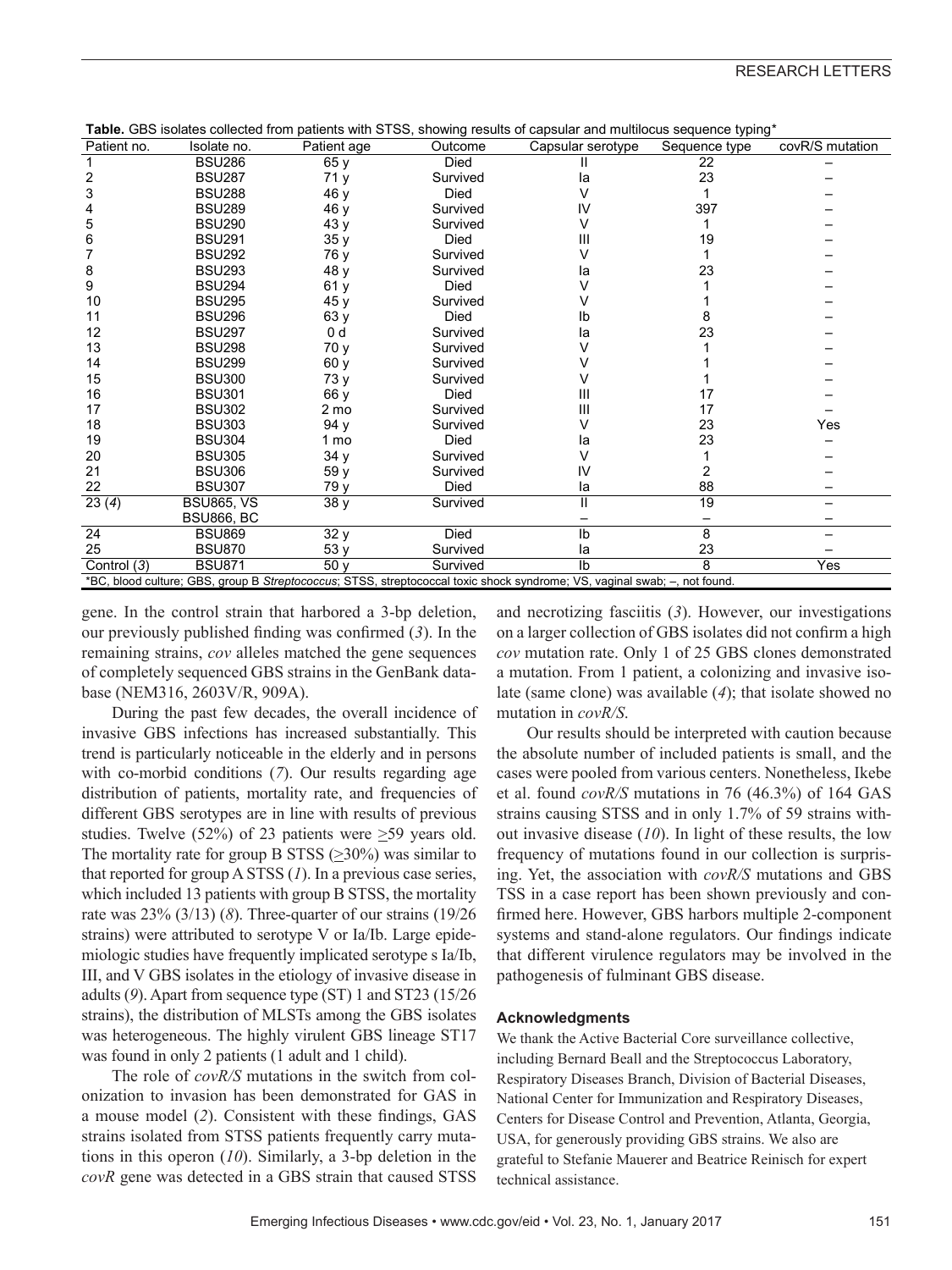#### RESEARCH LETTERS

Dr. Sendi is an attending physician and lecturer in infectious diseases at Bern University Hospital and University of Bern, Switzerland. His research interests are group B *Streptococcus* in nonpregnant adults and infections of the locomotor apparatus.

#### **References**

- 1. Stevens DL, Tanner MH, Winship J, Swarts R, Ries KM, Schlievert PM, et al. Severe group A streptococcal infections associated with a toxic shock-like syndrome and scarlet fever toxin A. N Engl J Med. 1989;321:1–7. http://dx.doi.org/10.1056/ NEJM198907063210101
- 2. Walker MJ, Hollands A, Sanderson-Smith ML, Cole JN, Kirk JK, Henningham A, et al. DNase Sda1 provides selection pressure for a switch to invasive group A streptococcal infection. Nat Med. 2007;13:981–5. http://dx.doi.org/10.1038/nm1612
- 3. Sendi P, Johansson L, Dahesh S, Van-Sorge NM, Darenberg J, Norgren M, et al. Bacterial phenotype variants in group B streptococcal toxic shock syndrome. Emerg Infect Dis. 2009;15:223–32. http://dx.doi.org/10.3201/eid1502.080990
- 4. Sendi P, Graber P, Johansson L, Norrby-Teglund A, Zimmerli W. *Streptococcus agalactiae* in relapsing cellulitis. Clin Infect Dis. 2007;44:1141–2. http://dx.doi.org/10.1086/513034
- 5. Jones N, Bohnsack JF, Takahashi S, Oliver KA, Chan MS, Kunst F, et al. Multilocus sequence typing system for group B streptococcus. J Clin Microbiol. 2003;41:2530–6. http://dx.doi.org/10.1128/JCM.41.6.2530-2536.2003
- 6. Poyart C, Tazi A, Réglier-Poupet H, Billoët A, Tavares N, Raymond J, et al. Multiplex PCR assay for rapid and accurate capsular typing of group B streptococci. J Clin Microbiol. 2007;45:1985–8. http://dx.doi.org/10.1128/JCM.00159-07
- 7. Ballard MS, Schonheyder HC, Knudsen JD, Lyytikainen O, Dryden M, Kennedy KJ, et al. The changing epidemiology of group B streptococcus bloodstream infection: a multi-national population-based assessment. Infect Dis (Lond). 2016;48:386–91.
- 8. Al Akhrass F, Abdallah L, Berger S, Hanna R, Reynolds N, Thompson S, et al. *Streptococcus agalactiae* toxic shocklike syndrome: two case reports and review of the literature. Medicine (Baltimore). 2013;92:10–4. http://dx.doi.org/10.1097/ MD.0b013e31827dea11
- 9. Lambertsen LM, Ingels H, Schønheyder HC, Hoffmann S; Danish Streptococcal Surveillance Collaboration Group 2011. Nationwide laboratory-based surveillance of invasive betahaemolytic streptococci in Denmark from 2005 to 2011. Clin Microbiol Infect. 2014;20:O216–23. http://dx.doi.org/ 10.1111/1469-0691.12378
- 10. Ikebe T, Ato M, Matsumura T, Hasegawa H, Sata T, Kobayashi K, et al. Highly frequent mutations in negative regulators of multiple virulence genes in group A streptococcal toxic shock syndrome isolates. PLoS Pathog. 2010;6:e1000832. http://dx.doi.org/10.1371/ journal.ppat.1000832

Address for correspondence: Barbara Spellerberg, Institute of Medical Microbiology and Hygiene, University of Ulm, Albert-Einstein-Allee 11, 89081 Ulm, Germany; email: barbara.spellerberg@uniklinik-ulm.de

## **Whole-Genome Characterization of a Novel Human Influenza A(H1N2) Virus Variant, Brazil**

### **Paola Cristina Resende, Priscila Silva Born, Aline Rocha Matos, Fernando Couto Motta, Braulia Costa Caetano, Maria do Carmo Debur, Irina Nastassja Riediger, David Brown, Marilda M. Siqueira**

Author affiliations: Oswaldo Cruz Institute, Rio de Janeiro, Brazil (P.C. Resende, P.S. Born, A.R. Matos, F.C. Motta, B.C. Caetano, D. Brown, M.M. Siqueira); Central Laboratory of the State of Parana, Curitiba, Brazil (M.C. Debur, I.N. Riediger)

DOI: http://dx.doi.org/10.3201/eid2301.161122

We report the characterization of a novel reassortant influenza A(H1N2) virus not previously reported in humans. Recovered from a a pig farm worker in southeast Brazil who had influenza-like illness, this virus is a triple reassortant containing gene segments from subtypes H1N2 (hemagglutinin), H3N2 (neuraminidase), and pandemic H1N1 (remaining genes).

Influenza A(H1N2) viruses have been described in hu-<br>Iman, avian, and especially swine populations over many man, avian, and especially swine populations over many years (*1,2*). In contrast to the widespread circulation of seasonal H1N1 and H3N2 viruses, subtype H1N2 has been observed only sporadically in humans (*1,3–7*). Human H1N2 infections were reported during 1988–89 from sporadic cases over the winter in China (*3*). In 2000, another H1N2 subtype strain emerged in the human population and became widespread in Europe, with sporadic cases reported in the Middle East, Asia, Africa, and the Americas during 2001–2003 (*1,4*). In Brazil, this H1N2 subtype strain was detected in humans in the southeast region during the winter of 2002 and in the northern region at the beginning of 2003 (*5*). This 2000–2003 H1N2 subtype strain had a genetic origin similar to the 1988–1989 H1N2 strain from China, both reassortants between human seasonal H1N1 and H3N2 subtype lineages (*3,4*).

In contrast, sporadic cases of zoonotic human infections with swine-origin H1N2 subtype variants (H1N2v) have also been described (*6,7*). In Brazil, the passive monitoring of influenza A viruses in pigs has taken place since 2009 (*8*). Recently, a phylogenetic study revealed that H1N2 subtype viruses have circulated undetected in swine herds in Brazil for more than a decade, and reassortments may have occurred (*9*). These viruses seem to be reassortants originating from an ancestor virus introduced to